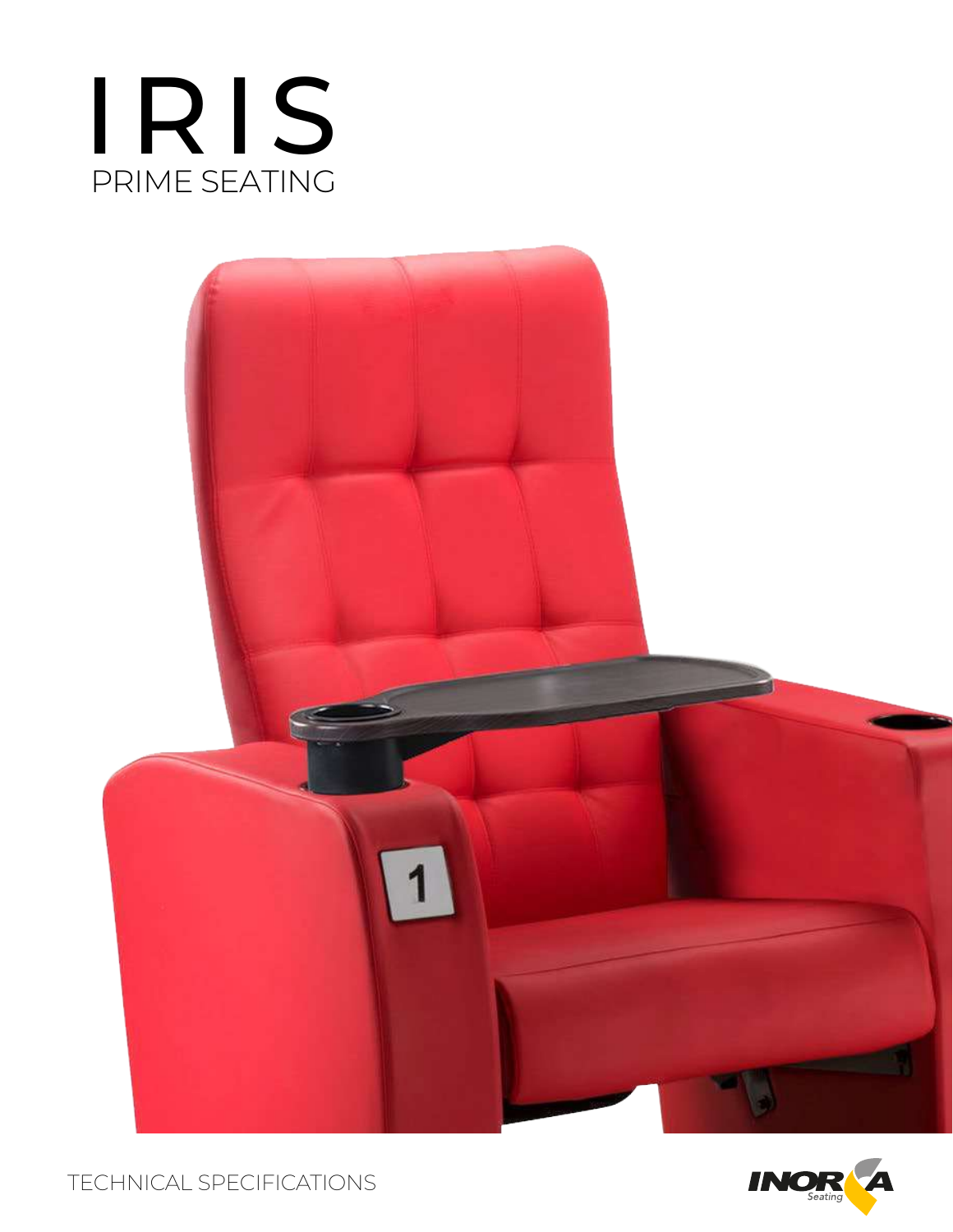# FEATURES AND BENEFITS

### FIXED OR LOUNGER VERSION

For backrest recline

#### NO-SAG SPRINGS

to reinforce lumbar support and bearing capacity.

### LUXURY UPHOLSTERY

Exchangeable covers, no staples or glue needed. Ease of installation as your crew can put them once all seats are placed. Easy numbering identification.

## ANCHORING

Standard fixed or riser mounted for an easier cleaning

### FLAMMABILITY

Compliance with California Technical Bulletin 117 (TB 117) and Crib 5 on some upholstery references

#### ACCESSIBILITY

2% of seats that comply with the ADA standard

### ATTIC STOCK

2% critical components for on-site inventory

### FLEXIBILITY

24 "- 27" widths



# **ACCESSORIES**











# **ACCESSORIES**

#### NUMBERING AND LETTERING

By seat or by row, plastic, lightened or embroidered.

### FIXED OR SWIVEL TABLES

Wide range of swivel tables with integrated cupholders. Full sized to maximize concession sales

## UPHOLSTERED ARMRESTS

Fixed or retractable for ADA access

## 3D HEADREST EFFECT

For a cushy head supportwith an option of embroidered logos.

## PRIVACY PANELS

For social distancing purposes. Easily installed (or retroffited) and removed.

#### DECORATIVE STITCHING To enhance looks

## FALSE FOOT-REST

To give it a more luxurious appearance

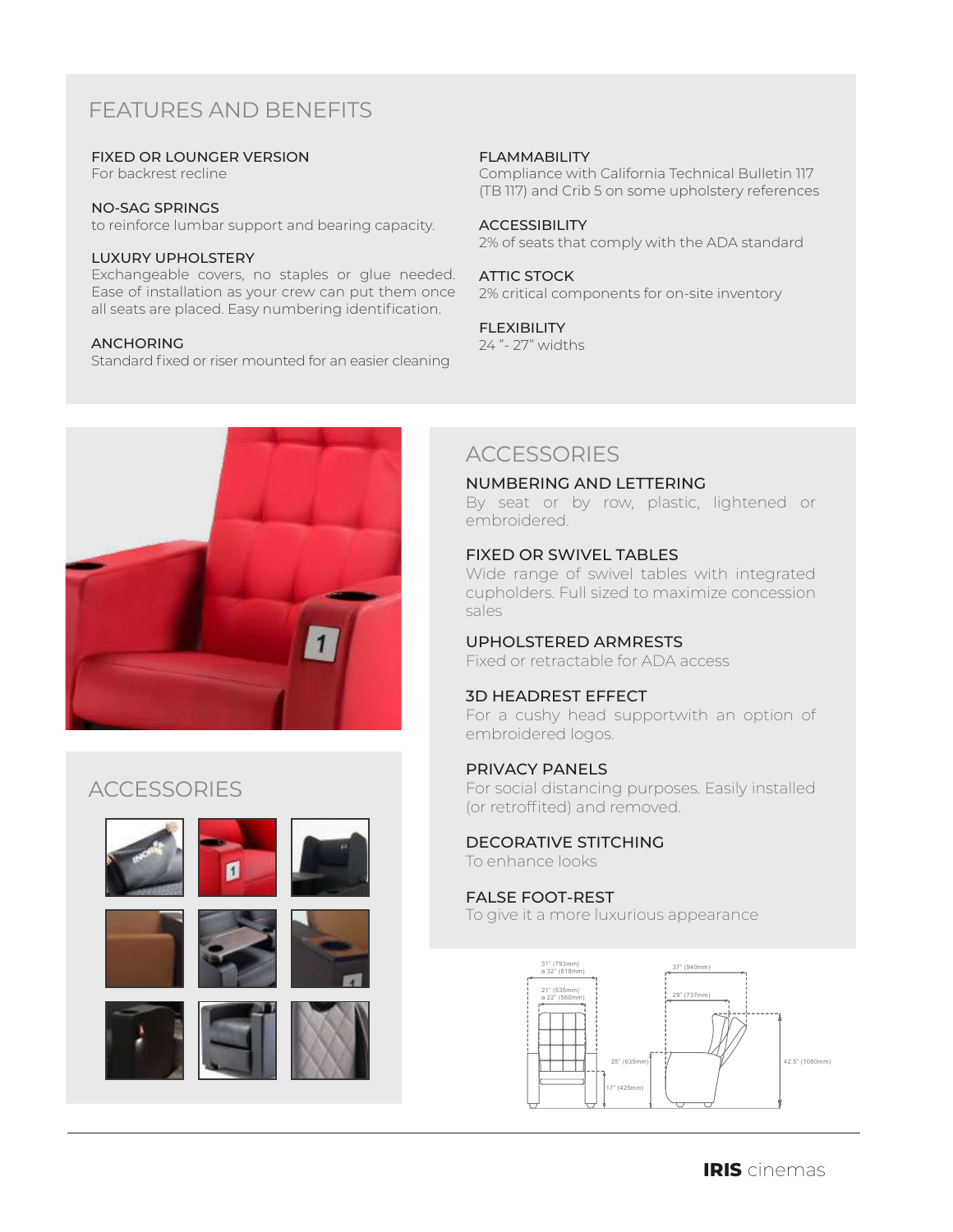# TECHNICAL SPECIFICATIONS

## **STRUCTURE**

- Structural frame made of high quality CR round steel tubing, 18 gauge, of 1" (25mm) diameter
- No-Sag springs to reinforce lumbar support and bearing capacity of the cushion.

• Panel made of triplex of 5/8 (15mm), and reinforced with internal metal plates made of 14-gauge CR steel.

## MECHANISM

- Lounger mechanism includes a reclining shock absorber, made of 65SHORE-A hardness rubber.
- Metal structural components in 11 gauge HR sheet steel, and 1020 steel bushings.
- A fixed back option is available

## BACKREST AND SEAT

- Backrest and seat molded in cold-injected polyurethane foam, and upholstered in vinyl.
- Covers injected in black high impact polypropylene

## MOLDED FOAM

Density *Back 40 - 45 Kg/m3 Cushion 45 - 50 Kg/m3*

Hardness *Back 3.4 - 4.4 Kg/f Cushion 3.9 - 4.3 Kg/f*

STANDARD LUXURY FIRM FOAM

> Density *Back 40 - 45 Kg/m3 Cushion 45 - 50 Kg/m3*

Hardness *Back 3.6 - 4.6 Kg/f Cushion 3.9 - 4.9 Kg/f*